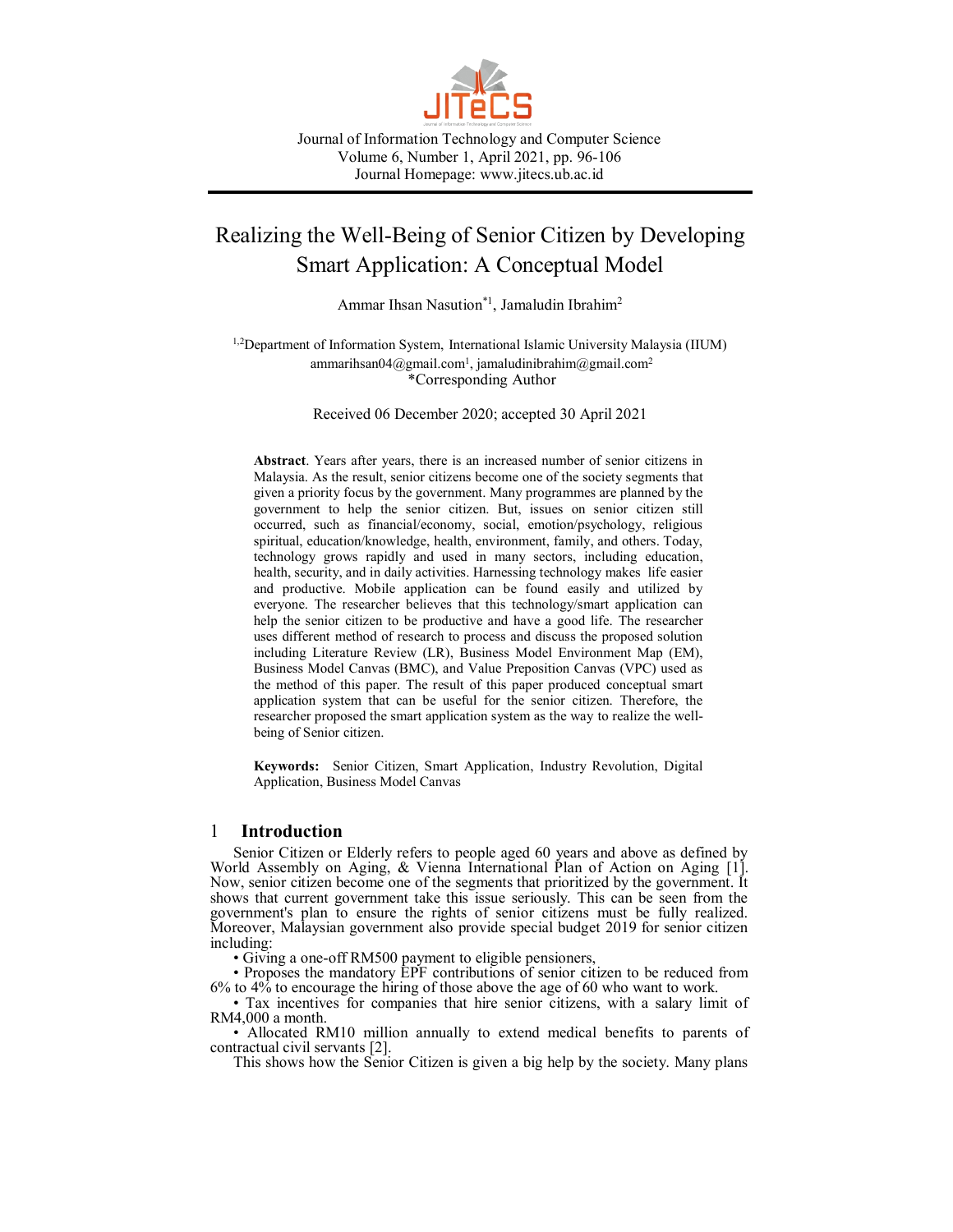and programs have been executed by the government and NGO to ensure the prosperity of the senior citizen [3]. As we live in the sophisticated era, internet-based application should be developed to help the senior citizen. There must be a smart application that is designed specially to help senior citizen in their daily activity so that they can be productive, active, and can contribute to the society. Through this paper, the researcher proposes a conceptual solution for realizing the well-being of senior citizen through smart application.

As we live in Industry Revolution (IR) 4.0, the number of smartphone and internet users rise significantly [4]. It brings the new way of communication activity to cloudbased technology such as email, social media, instant messaging, and application. This help a citizen and country to be more productive by utilizing technology [5]. Unfortunately, these new technologies often not recognized by the senior citizen that create a gap between the youth and the elderly, between the senior citizens and their family [6]. In fact, disruptive technology brings a positive effect as it makes the communication and daily activities become easier, faster, and efficiency [7].

Nowadays, senior citizens in Malaysia are covered with negative news in the newspaper and online new portal. Recently, many negative news about senior citizens such as senior citizen being a victim of snatch theft [8], being a victim of scam [9], insulting Islam and being assaulted [10], committing suicide, depression, and others [11]. Moreover, Criminal Investigation Department of Selangor Police Contingent Headquarters reported that there were 122 suicide cases occurred between December and January 2019, and majority of them involving senior citizen [12]. This shows senior citizens currently struggle with their life.

In addition, National Policy for Older Persons and Plan of Action for Older Persons found that 1 out of 4 senior citizens have empty nest syndrome [13]. Empty nest syndrome is a feeling of grief and loneliness parents may feel when their children leave home for the first time, such as to live on their own or to attend a college or university, and it seldom experienced by senior citizen [14]. Senior citizen with this syndrome would easily feel depressed, a sense of loss of purpose, a worry, and stress [15]. Thus, there is a need for other hobby or activity to make their life busy and full of happiness and positive things.

On the other hand, to solve these issues, the government comes with many programs to realize the prosperity of senior citizen. Financial minister also provides Higher welfare aid for people with disabilities, senior citizens, and poor children with the higher budget in 2021 [16]. The government also will increase funding for Citizen Activity Centers (PAWE) from RM33,000 a year to RM50,000 [17]. This shows that the government took serious consideration towards senior citizen in the future.

As we life on the sophisticated era, the researchers believe that the technology should be used to support the government to help the senior citizen. In this paper, the researcher suggested the development of smart application for senior citizen that will make their life easier and happier and solve the issue of safety, healthy, and comfortability in elderly.

## 2 **Methodology**

To solve the problem of senior citizen, the researcher adapts the design thinking method that included Literature Review, Business Model Environment Map (EM), Business Model Canvas (BMC), and Value Preposition Canvas (VPC). Literature review used by the researcher to learn and understand the current situation of the senior citizen. Researcher also use literature review to seek for problems and opportunities that found by previous researchers.

In addition, the researcher uses BMC (Business Model Canvas) as the new Business Model that can be used understand the dental problem and solution that should be made available to the senior citizen. Value Preposition Canvas also used to gather the requirement and understand the problem and that solution that needed by the users. Then, Business Model Environmental Map also included to have better understanding of the suggested conceptual solution [18].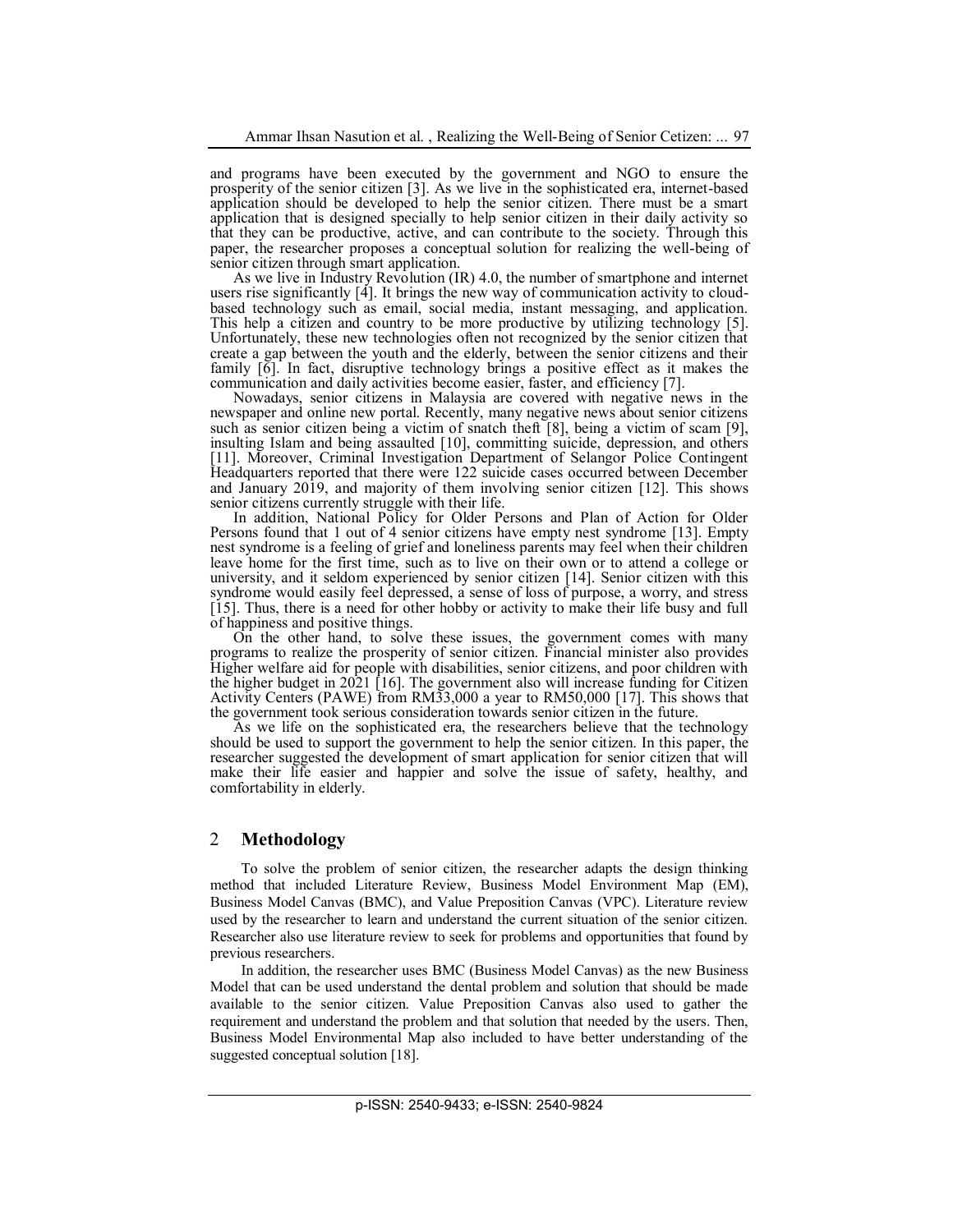## **3 Literature Review**

According to Department of Statistic Malaysia, the proportion of Malaysia population age 60 and older have increased from 5.2 per cent in 1970 to 6.3 per cent in 2000 and has been projected to 9.9 per cent in 2020. And in 2030, it projected to 15% [19]. This is showing how the elderly will become an important age segment that need to be prioritized by the government [20].

In 2011, Malaysian Government released National Policy for Older Persons:

• To enhance the respect and self-worth of the elderly in the family, society, and nation

• To develop the potential of the elderly so that they remain active and productive in national development and to create opportunities for them to continue to live independently

• To encourage the establishment and the provision of specific facilities to ensure the care and protection of the elderly

Moreover, Malaysian Government also prioritized the senior citizen as shown on the new priorities and emphases on Eleventh Malaysia Plan that included senior citizen as their priority. In detail, in strategy A4: Addressing the Needs of Specific Target Groups: Government target to enhance the living environment for the elderly that include empowering voluntary community development programs for senior citizen, promoting active ageing, lifelong learning and retirement village concept and improving supportive environment for the senior citizen [21].



Fig.1. Mega Trends Matrix (Frost and Sullivan, 2015)

According to Mega Trends, health, well-being, and wellness is an important trend that now the global should focused. Based on the research that conducted by Frost and Sullivian with Malaysian Investment Development Authority (MIDA), economic growth, health, wellness, well-being, connectivity, and convergence is an important aspect and become Government focus towards [22]. Health, wellness, and well-being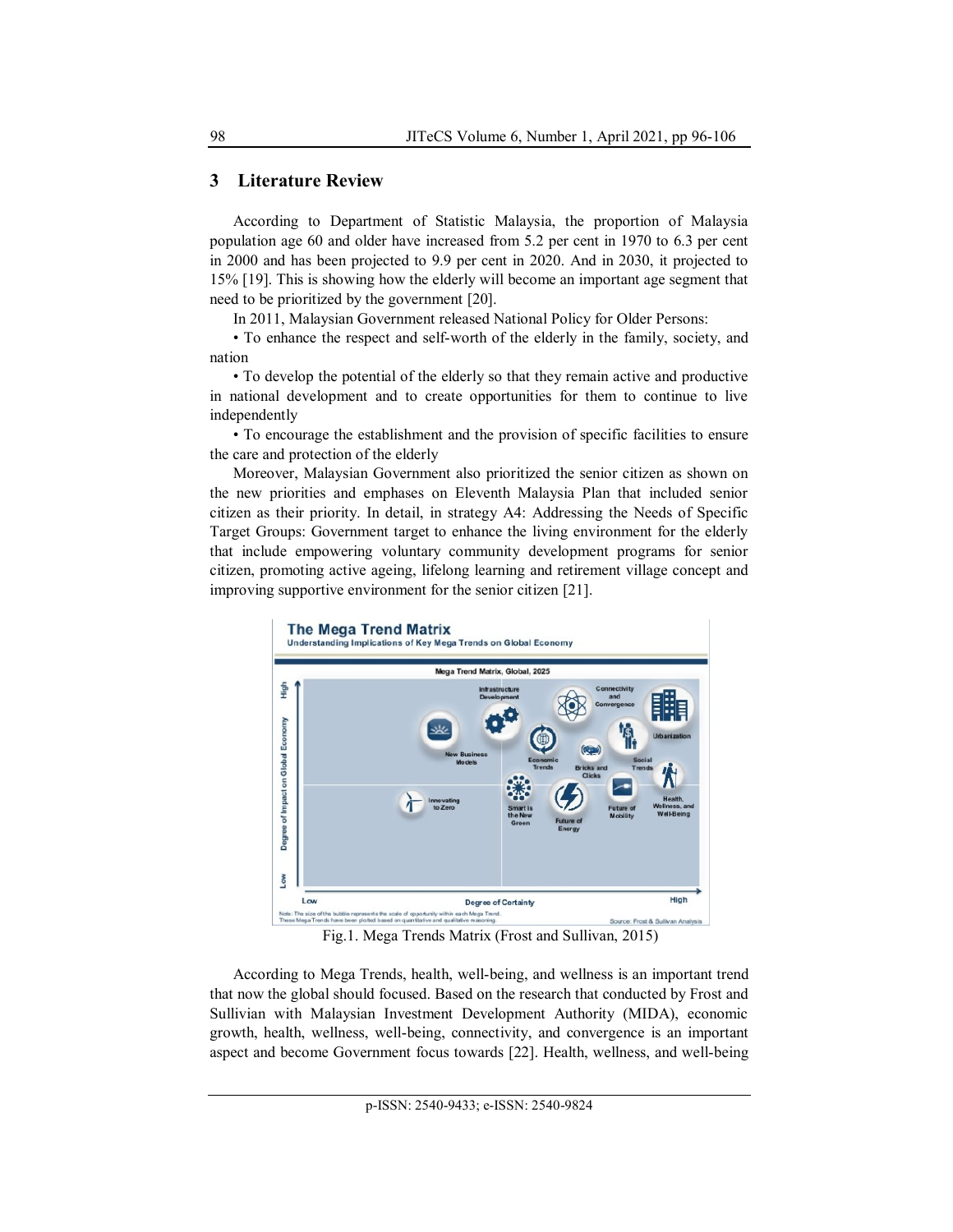has become the highest degree of certainty and medium impact on global economy level. For the degree of certainty, it surpassed the other major trends such as economic trends, infrastructure development, future of mobility, future of energy, etc. The wellbeing is not belonging for specific segment of citizen, but it should include all the segments including senior citizen.

Revolution Industry 4.0 nowadays transform the traditional way of society does the communication and activity. In IR 4.0 people prefer to utilize modern technology in their daily activities such as working, studying, and playing. IR 4.0 through big data and cloud computing, helps individual, company, and government to run their business and activities. Many online system and application developed to make the life of people easier and more convenient. The researcher also believed that optimizing the use of technology can help the senior citizen for having a brighter future for them.

Malaysian Government, through Pelan Tindakan Warga Emas Negara (PTWEN) proposed the use of technology as one of the solutions to realize the well-being of the senior citizen [23]. In addition, government planned to provide space and opportunity within individuals, professional and community for increase knowledge regarding gold residents and aging by harnessing technology, such as:

• Senior Citizen Online Portal

• Television

• Establishment of association professional multi discipline to plan related programs / activities senior citizen

• Develop an e-community specifically for senior citizens

Many scholars also researching and developing the technology that can be utilized to help the elderly, such as smart kitchen [24], medical & home automation sensor system [25], smart home as they believe that the technology can be extremely helpful to the senior citizen [26]. Furthermore, Meg Morris and his colleagues on their book "smart technologies for older people" added the 4 key areas that the technology should focus on to optimize the well-being of the older people, which are smart homes, robotics, virtual reality and gaming, telemedicine for clinicians, telemedicine for consumers, and social connectedness as theses area is important and needed by the elderly [27].

Developing an application for elderly is a complex process that need to meet specific needs, that includes health monitoring, personal information, social interactivity, leisure, and maintaining safety and privacy [28].

Currently, there are some apps that available to download on the internet. Some of them are IBP (for documenting and monitoring blood pressure), magnifying glass with light, pillboxie (medication reminder), simple social (social media site that designed for elderly), skype, WebMD (healthy monitoring apps), Words with friends (a scrabble-like game for senior to maintain their cognitive health) [29]. However, there is no one single application that can fulfill the need of an elderly. Thus, the researcher suggesting a conceptual solution for a smart application to be developed in helping senior citizen.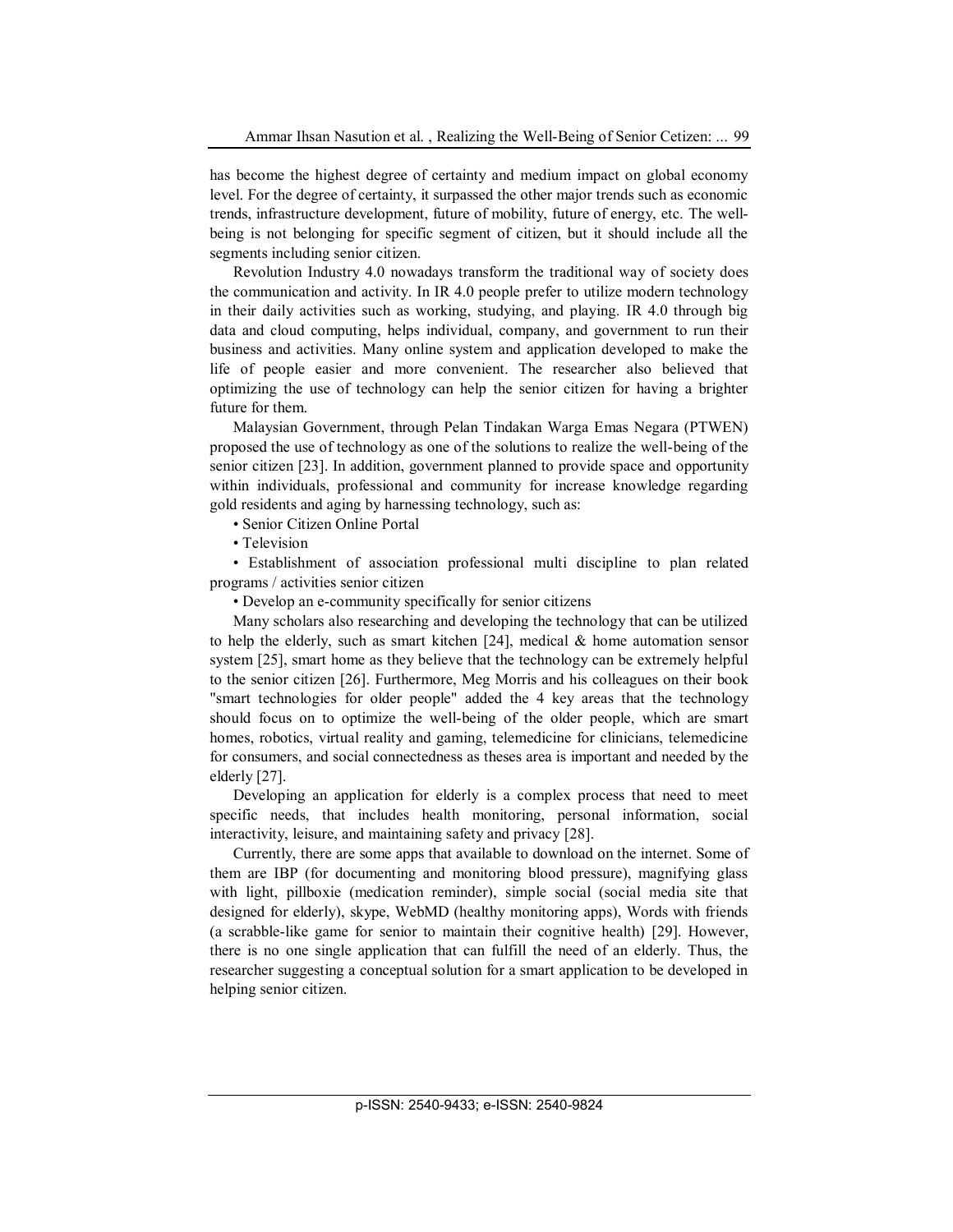# **4 Proposed Business Model**

The researcher come with conceptual solution business model that will solve the stated problem for the senior citizen. The proposed business model in this paper also included Environmental Map (EM), Business Model Canvas (BMC), and Value Preposition Canvas (VPC).

4.1 Business Model Environment Map (EM)

Business Model Environment Map used by the researcher to understand the environment's forces in a structured way. To help the elderly by developing digital application, the researchers use the business model environmental map as below:



Fig.2. Business Model Environmental Map (EM) [30]

The smart application system for elderly will focus on well-being of elderly and IR 4.0 and smart application as the key trends. And another new entrant's online application becomes the industry forces of smart application system. For the market, researcher found that needs and demands and limited market segments become the forces. And both global market condition and IT infrastructure will become the macroeconomic forces for smart application system for senior citizen. Understanding these environmental maps help the researcher to understand how the environment's forces that will affect the smart application system in the future.

## 4.2 Business Model Canvas (BMC)

Business Model Environment Map used by the researcher to understand the environment's forces in a structured way. To help the elderly by developing digital application, the researchers use the business model environmental map as below:

#### 4.2.1 Customer Segments

The Customer Segments is the user that involve in the smart application. The customer segments included:

- Senior Citizen will be the main customers who will use the system.

- Family will be the closer user to the senior citizen. There will be of then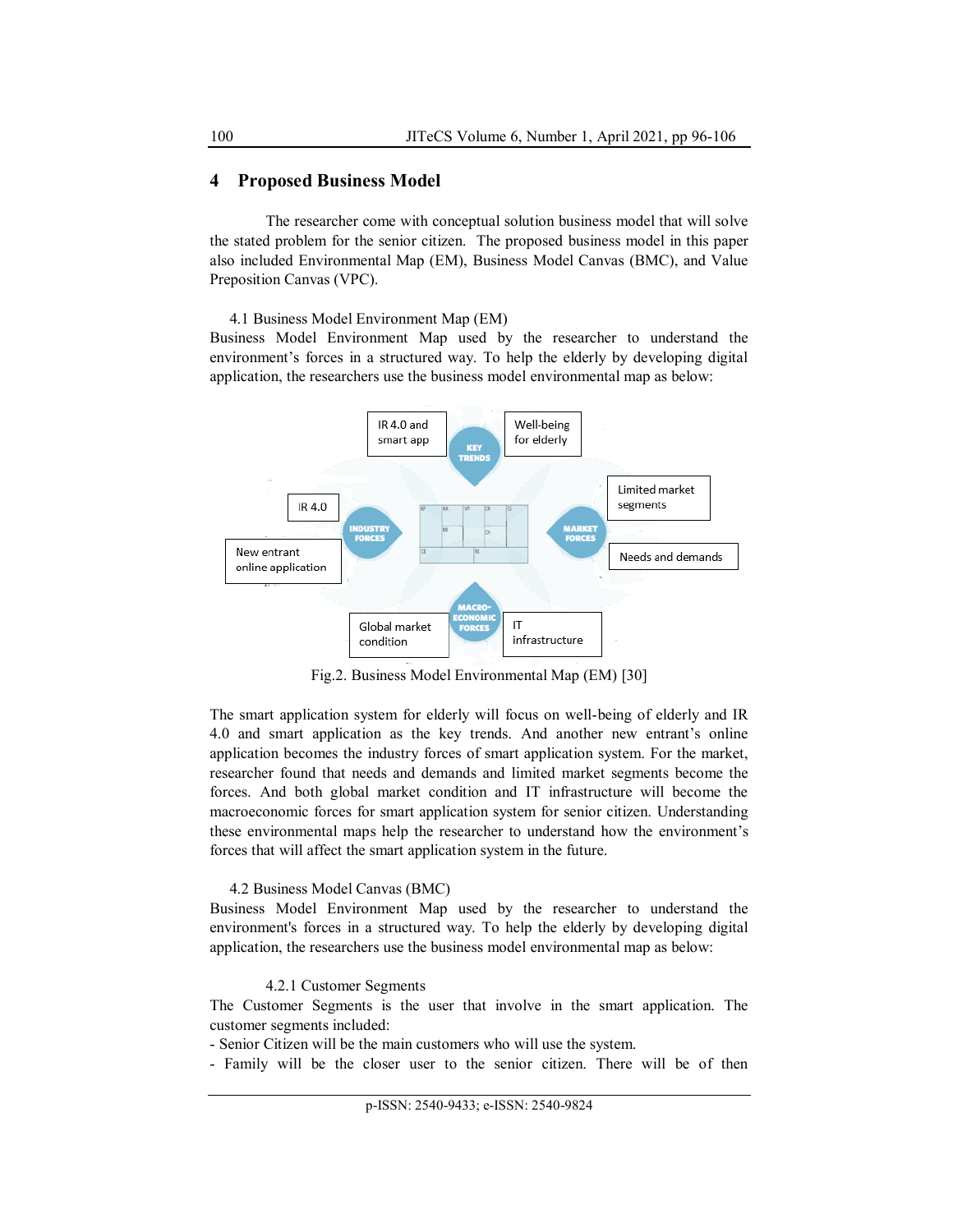communication and interaction between senior citizen and their family, especially when the senior citizen feels lonely, stress or facing other problems.

#### 4.2.2 Value Preposition

The Value Propositions is the value of the services that provided in the smart application of senior citizen to satisfy the customer. The value prepositions included:

- Free and Easy to use
- Senior Citizen Friendly Device
- Availability
- Trusted and Relevant Content
- Healthy Life Application

## 4.2.3 Cost Structure

The cost structure defines as the amount of the cost that must be paid from the activities that conducted for the development and implementation of smart application of senior citizen. The cost structure included:

- Staff Allowance
- Digital Development
- Senior Citizen Allowance
- Maintenance smart application system

The Business Model Canvas

| Kev<br>Partners                                                                                                        | Key<br><b>Activities</b>                                                                                                                                                                                  | Value<br>Proposition                                                                                                                                      |                                                         | Customer<br>Relationships                                                                                     |                            | Customer<br>Segments         |  |
|------------------------------------------------------------------------------------------------------------------------|-----------------------------------------------------------------------------------------------------------------------------------------------------------------------------------------------------------|-----------------------------------------------------------------------------------------------------------------------------------------------------------|---------------------------------------------------------|---------------------------------------------------------------------------------------------------------------|----------------------------|------------------------------|--|
| • Community<br>• Stakeholder<br>• Senior Citizen<br>• Industry<br>• University<br>• Donors<br>• жм<br>• Woman Minister | • Online System/App<br>Development<br>• Content<br>Development<br>• Programme<br>Synergization<br>Kev<br>Resources<br>• Network-of-Mosque<br>• Content<br>• Quintuple Helix<br>Model<br>Online System/App | • Free and Easy to<br>use.<br>• Senior Citizen<br>Friendly Device<br>· Availability<br>• Trusted and<br>Relevant Content<br>• Healthy Life<br>Application |                                                         | • Apps / Website<br>· Seminar<br>• Agents<br>Channels<br>• Website<br>$\cdot$ Apps<br>• Network-of-<br>Mosque |                            | • Senior Citizen<br>• Family |  |
| Cost<br><b>Structure</b><br>• Staff Allowance<br>• Maintenance                                                         | • Digital Development<br>• Senior Citizen<br>Allowance                                                                                                                                                    |                                                                                                                                                           | Revenue<br><b>Streams</b><br>• Sponsor from<br>Industry | • Government Fund                                                                                             | • Donation<br>• Investment | • Advertisement              |  |

Fig. 3. Business Model Canvas (BMC) [31]

## 4.2.4 Revenue Stream

The revenue streams are the revenue that generates from the customer to cover the cost structure to develop and maintain smart application of senior citizen in the future. The revenue streams included: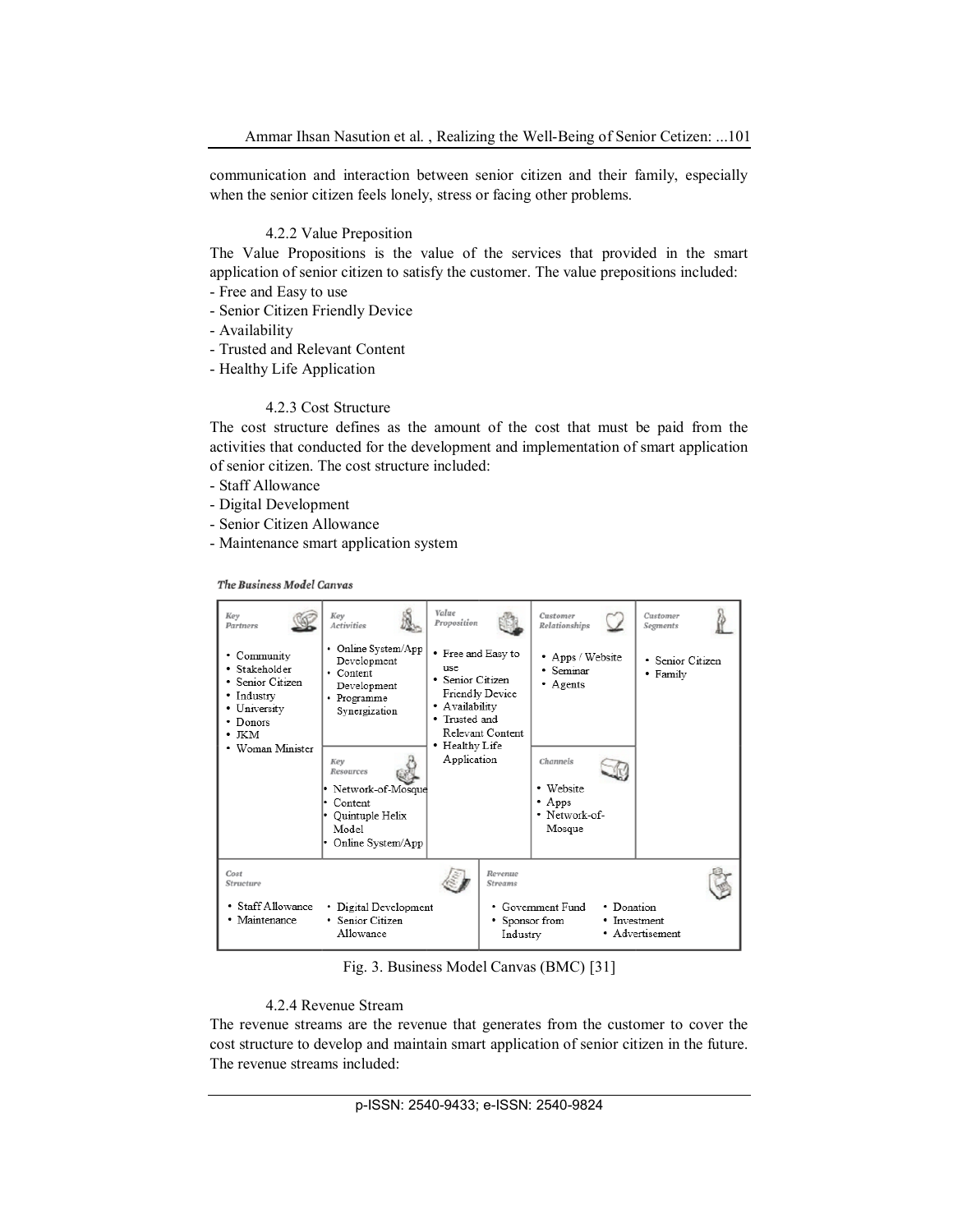- Government Fund, as they have put some budget on their program to realize the well-being of senior citizen

- Sponsor from industry that willing to participate in the program

- Investment from the investor

- Donation

- Relevant advertisement that will be displayed in the application

## 4.2.5 Key Partners

The key partner describes the people or group of people that act as partners in order to run the smart application system. The key partners include the industry and several government departments:

- Community

- Stakeholder
- Industry
- University
- Donors

- JKM

- Woman Minister

# 4.2.6 Key Activity

The key activities are the main activities that provide in smart application to achieve the wellbeing to the senior citizen. The key activities included:

- Online System/App Development
- Content Development
- Program Synergizing with the whole partners

# 4.2.7 Key Resources

The key resources describe the most necessary assets required to process smart application for the elderly. The key resources such as:

- Network-of-Mosque (NoM)

- Content of the whole Smart Application
- Quintuple Helix Model
- Online System/App

## 4.2.8 Customer Relationship

The customer relationships are the type of relationship that used to develop smart application of senior citizen. The relationship can be built from digital website and portal, and agent.

# 4.2.9 Channels

The Channels are the parties that communicate in the future university to achieve its value proposition. The channels included:

- Website
- App

- Network of Mosque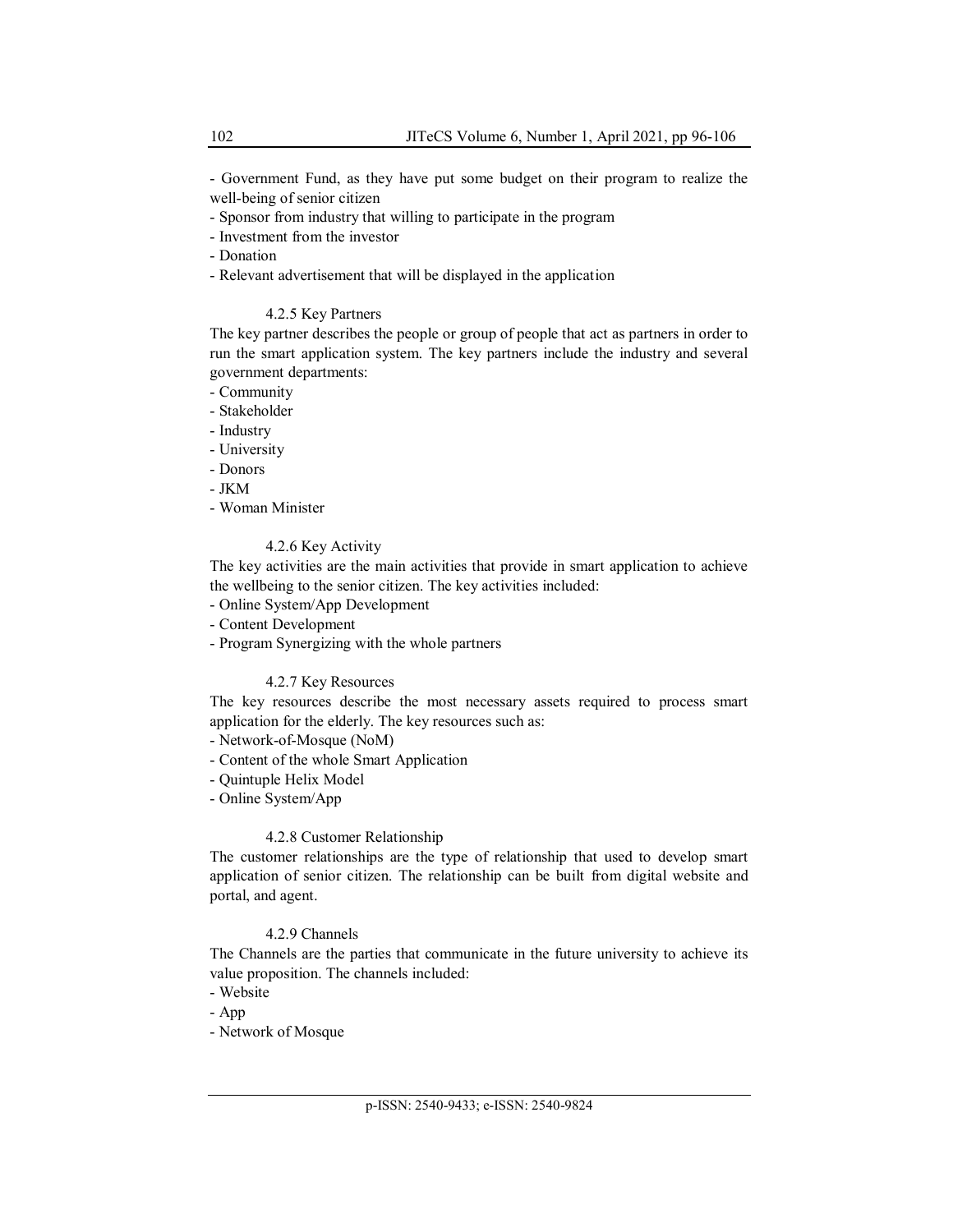#### 4.3 Value Preposition Canvas (VPC)

VPC or Value Proposition Canvas used by researchers to learn and discover the needs and the expectation of the customers who will utilize the smart application later. In this paper, the researcher developed VPC for both senior citizen and their family. There are total of 10 senior citizens and their family interviewed to gather the requirement and understand the problem that they faced currently. By having this interview, the researcher produced the figure 4 and figure 5 as the value preposition canvas for senior citizen and the family of senior citizen.



Fig.4. Value Preposition Canvas (VPC) for senior citizen [32]



Fig.5. Value Preposition Canvas (VPC) for family [32]

The development of smart application system for senior citizen should be able to solve the problem that faced by the senior citizen. The common problem that faced by the senior citizen is the communication gap with the youth and their family and incapable of utilizing new technology. Not all senior citizens are familiar with the latest technology that available in the market, so the smart application must be designed very friendly with the senior citizen.

The researcher suggested these features to be included as these will solve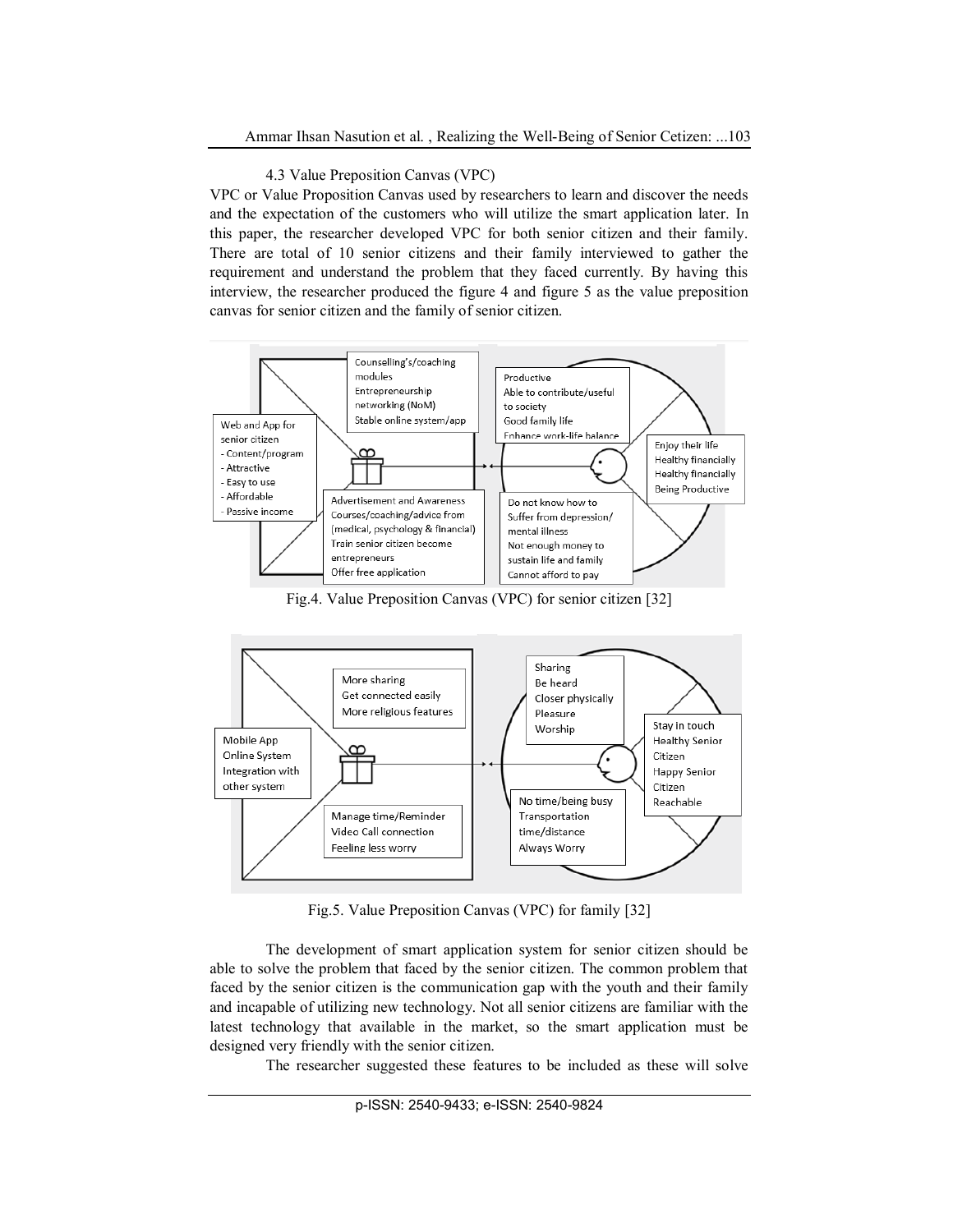some of the problem that faced by the elderly:

- News and information
- Religious Feature (digital Al-Quran, salat reminder, Islam care)
- Single click communication/call/video
- Emergency call/panic button
- Online training and courses
- Medical Center (health care, healthy food information, health test)
- Finance management
- Healthy feature (music relaxation, fit activity tracker, fitness/medication)
- Brain/memory/hearing training



Fig.6 Mockup smart application for elderly

# **5 Conclusion**

Smart technology growth significantly. It can be found in many places for many purposes and used by different age groups of people. Information and technology can be utilized as solution for elderly, especially the one who have visual problems, hearing problems, remembering problems, and others.

Through this research, the researcher suggests the proposed conceptual smart application as one of the solutions to achieve well-being of senior citizen. This finding includes Business Model Environment Map (EM), Business Model Canvas (BMC), and Value Preposition Canvas (VPC). The result of this paper produced conceptual smart applicatin system as a solution to solve some of the problem that faced by the senior citizen

Health, income, and social isolation significantly and positively influenced the quality of life of senior citizen as the study and survey that conducted by Amalina, N  $\&$  Ahmad, Y [33]. And as the increased number of technologies, then the smart application that used internet/cloud-based must be developed by observing the needs of senior citizen [34].

For future works, there must be other study conducted in the larger area to find and gather all possible business model and features of the smart application to achieve the goals, for actualizing the well-being of senior citizen. The researcher suggests that the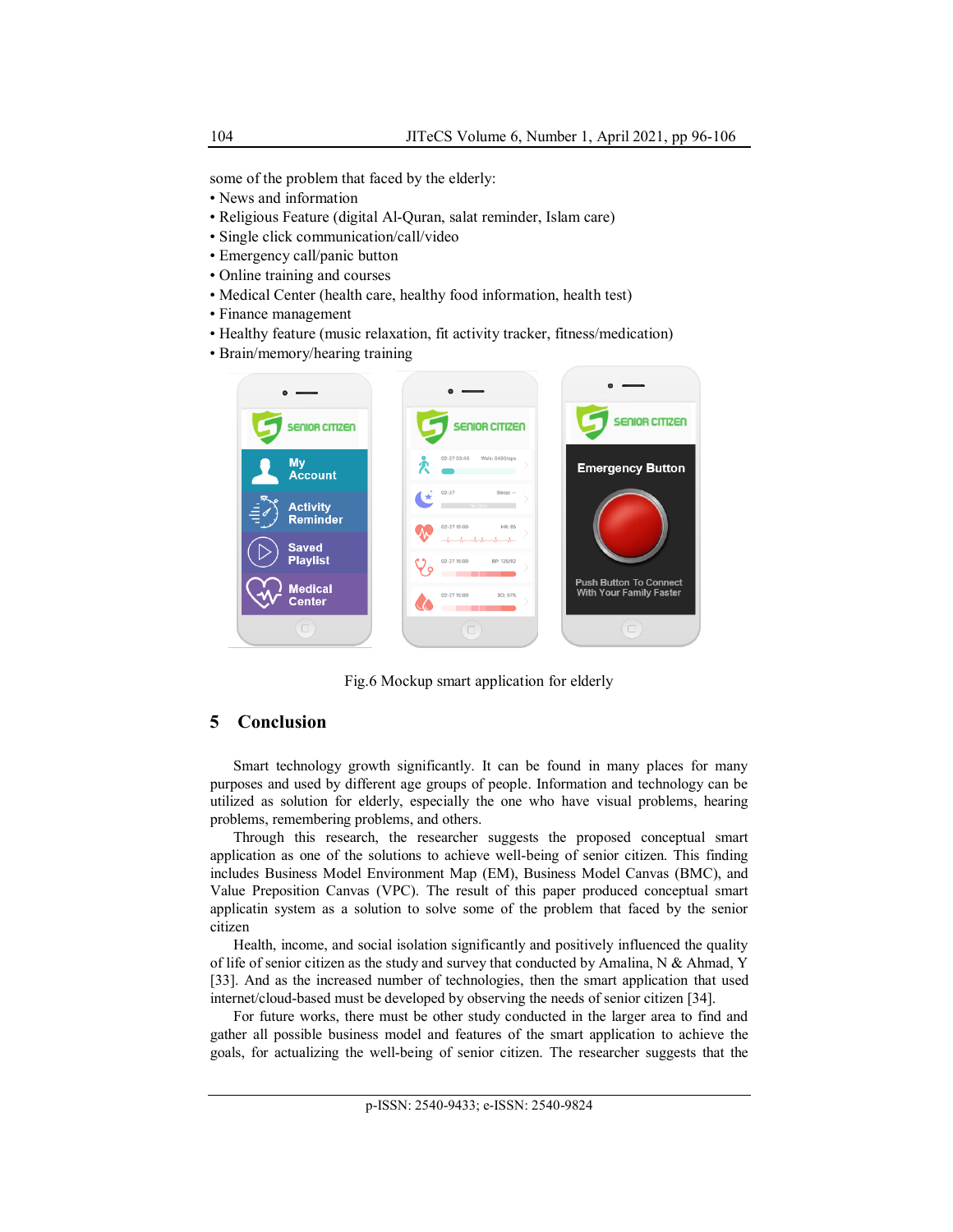future research should be conducted in a larger audience. As currently, this paper in limited audience and cover Malaysian environment only. Also, for the future research, the researcher can also discover the tools and system (machine) that can be used to create a better life of the elderly, as the current paper focused on online application/system. With the proper plan and program that planned by the government, and by have a smart application for senior citizen, it will make their life easier as it will reduce the gap between them and the family and society, and make them happier, as well to encourage them to be active and productive.

#### **References**

- 1. World Assembly on Aging, & Vienna International Plan of Action on Aging. (1983). Vienna International Plan of Action on Aging: [World Assembly on Aging, 26 July-6 August 1982, Vienna, Austria]. New York: United Nations.
- 2. Vengadesan, M (2018). Budget 2019: Govt introducing new benefits to look after seniors. Retrieved from https://www.thestar.com.my/news/nation/2018/11/02/govt-introducing-newbenefits-to-look-after-seniors/ on April 10, 2019
- 3. Sivanandam, H (2019). Govt to fully study elderly care plan. Retrieved from https://www.thestar.com.my/news/nation/2019/02/08/govt-to-fully-study-elderly-care-plan/ on April 10, 2019
- 4. Rajeev, S (2018). The Fourth Industrial Revolution will bring a massive productivity boom. Retrieved from https://www.weforum.org/agenda/2018/01/fourth-industrial-revolutionmassive-productivity-boom-good/ on April 14, 2019
- 5. Vacek, P & Rybensk A,K (2017). Digital Technology in the Contemporary Lives of Senior Citizens. International Journal of Information and Education Technology, Vol. 7 (10). Pp. 758-762
- 6. Gurung, S. & Ghimire, S. (2014). Role of Family in Elderly Care (Bachelors Dissertation)
- 7. Chern, L.T (2018) Senior citizen fighting for her life after attempted snatch theft in Bayan Baru. Retrieved from https://www.thestar.com.my/news/nation/2018/12/03/senior-citizenfighting-for-her-life-after-attempted-snatch-theft-in-bayan-baru/ on April 14, 2019
- 8. Aqillah, L (2019). Senior citizen loses over RM38,000 in lottery win scam. Retrieved from https://www.thestar.com.my/news/nation/2019/03/23/senior-citizen-loses-over-rm38000-inlottery-win-scam/ on April 14, 2019
- 9. Yen, H.K (2019). Duo accused of insulting Islam claim assaulted in prison. Retrieved from https://www.freemalaysiatoday.com/category/nation/2019/04/05/duo-accused-of-insultingislam-claim-assaulted-in-prison/ on April 7, 2019
- 10. Miwil, O. (2016). Depression among elderly increasing. Retrieved from https://www.nst.com.my/news/2016/08/167702/depression-among-elderly-increasing on April 7, 2019
- 11. Selva, T.M (2017). Suicides in Selangor worrying, pattern among senior citizens. Retrieved from https://www.thestar.com.my/metro/community/2017/04/15/many-suicide-cases-inselangor-go-unreported/ on April 7, 2019
- 12. Hamid, T.A (2016) National Policies on Ageing Malaysia, Malaysian Research Institute on Ageing.
- 13. Wikipedia. Empty Nest Syndrome Retrieved from https://en.wikipedia.org/wiki/Empty\_nest\_syndrome on April 10, 2019
- 14. World Assembly on Aging, & Vienna International Plan of Action on Aging. (1983). Vienna International Plan of Action on Aging: [World Assembly on Aging, 26 July-6 August 1982, Vienna, Austria]. New York: United Nations.
- 15. Myers, E.J., & Raup, L.J. (1989). The empty nest syndrome: Myth or reality? Journal of Counseling & Development, 68(2), 180–183.
- 16. Indramalar, S (2020) Budget 2021: Kinder towards senior citizens. Retrieved from https://www.thestar.com.my/lifestyle/family/2020/11/06/budget-2021-kinder-to-seniorcitizens on December 3, 2020
- 17. Malay Mail (2020). Budget 2021: Higher welfare aid for people with disabilities, senior citizens, poor children, says MOF. Retrieved from